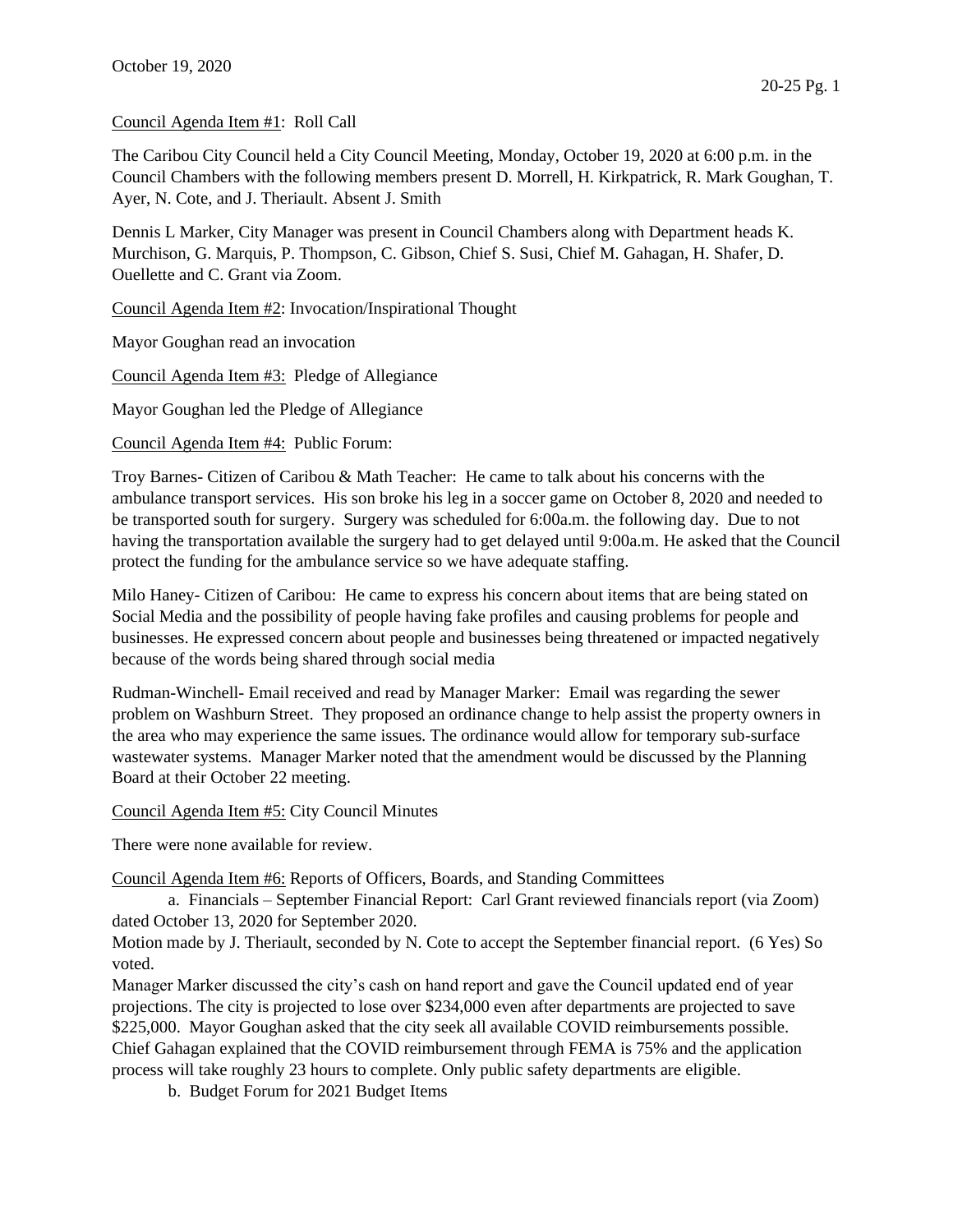i. Nylander Museum Operations and Capital Proposals

Travis Michaud represented the Nylander Museum and stated that they had a very successful Dino week back in February where they had right around 350 visitors, which was more then they had received in an entire year roughly four years ago. He showed examples of upcycling projects that are done at the museum and explained Travel Trunks that can bring the museum to the classroom. He also explained the proposed budget for 2021 assisted by Manager Marker explaining the Capital Proposals.

ii. Library Operations and Capital Proposals

Hope Shafer stated that the library is open and that she has no major changes in her budget for the upcoming year. She explained how she is mentoring other libraries on the process of being opened. Manager Marker assisted in explaining the Capital Proposals

iii. Public Works Operations and Capital Proposals

Dave Ouellette came to explain some of the different projects and the proposed budget for the upcoming year. Manager Marker assisted with Capital Proposals and discussed the public works wage and benefits comparison chart for the surrounding communities.

iv. Recreation Operations and Capital Proposals

v. Parks Operations and Capital Proposals

vi. Snow Trail Maintenance Operations

Gary Marquis came to explain some of the current and upcoming projects as well as the proposed budget for 2021 (for iv, v, and vi), Manager Marker assisted with explaining the Capital Proposals.

c. City Manager's Report

Manager Marker reviewed the City Manager's report dated October 16, 2020.

Council Agenda Item #7: Bid Award, Recognitions & Appointments

a. Fire Station Structural Repair Bid

Jan Murchison, Sewell Representative explained the bids received and the project. She explained that the low bidder has previously done other projects and that they had checked references and that they received all good remarks. It has been suggested by Sewell that we accept the bid from Kevin W. Smith & Son, Inc. for the Fire Station Structural Repair Bid. The bids came in under engineer's estimate.

Motion made by H. Kirkpatrick, seconded by T. Ayer to accept the lowest bid from Kevin W. Smith  $\&$ Son, Inc. for \$218,400.00 with Additive Alternate #2 for an additional \$18,000.00. (6 Yes) So voted.

b. Award of Bid for Tax Acquired Property located at 137 Washburn Road Motion made by H. Kirkpatrick, seconded by D. Morrell to sell the property located at 137 Washburn Road to John Pelletier in the amount of \$3,625. (6 Yes) So voted.

c. Appointment of Façade Improvement Review Committee Members

Motion made by T. Ayer, seconded by J. Theriault to have the city manager name the members of the Façade Improvement Review Committee. (6 Yes) So voted. The Council further directed that no reconsideration would be given to the 2020 applicants under the revised program guidelines.

Council Agenda Item #8: Public Hearing & Adoption of Ordinances and Resolutions

a. Ordinance No. 5, 2020 Series Amending the General Assistance Rates

Open Public Hearing: 9:04p.m.

No comments were given by community members present at the hearing.

Close Public Hearing: 9:05p.m.

Motion made by D. Morrell, seconded by T. Ayer to adopt Ordinance No. 5, 2020 series and accept the figures presented by the State of Maine for the 2020-2021 General Assistance. (6 Yes) So voted.

Council Agenda Item #9: New Business